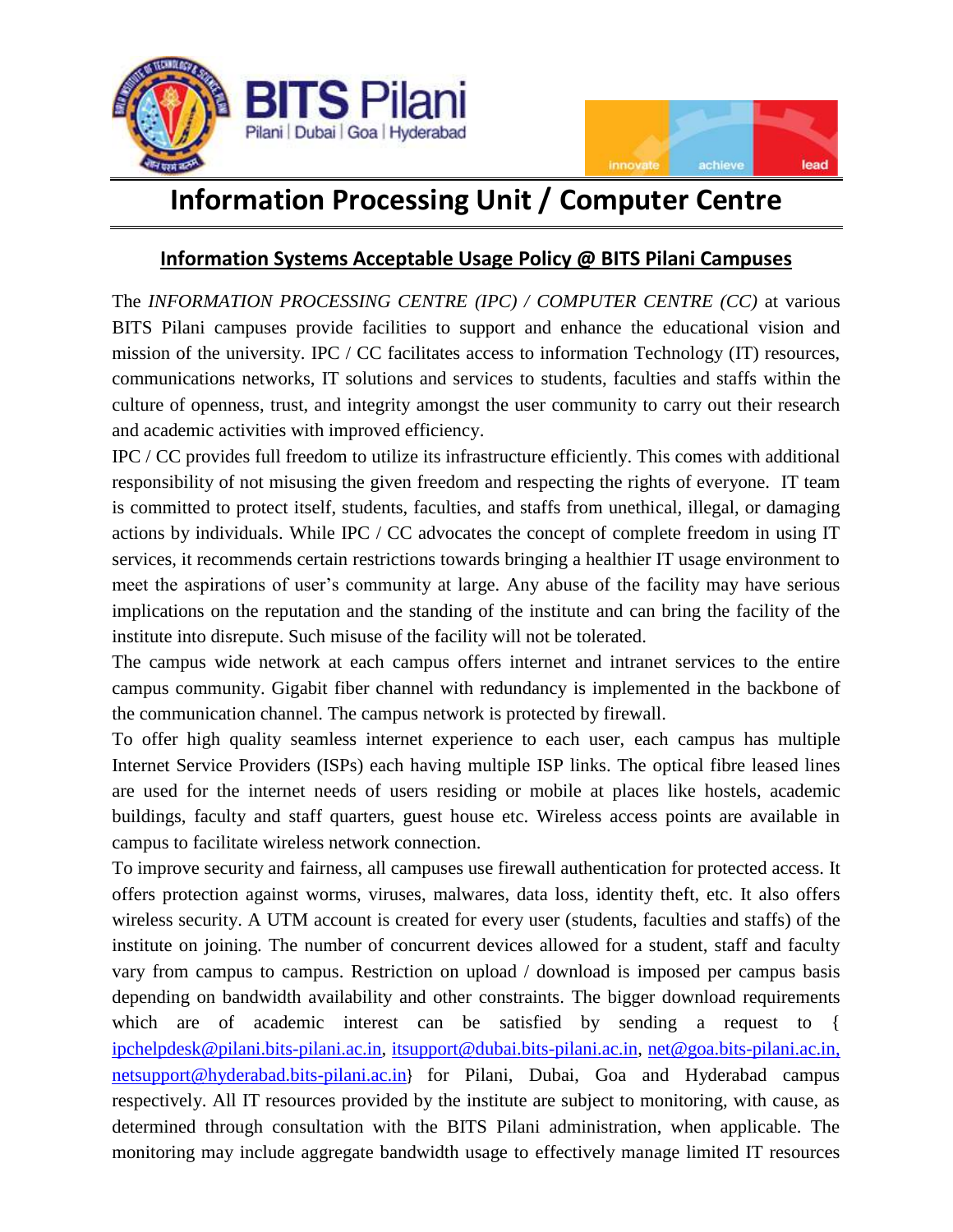



as well as monitoring traffic content in response to a legal or law enforcement request to do so. The access logs of individual user are collected and are maintained for a year.

IPC / CC creates and manages official e-mail IDs for all students, staffs and faculties using Google's centralized e-mail solutions. An e-mail account in the e-mail solution offers unlimited mail storage space, 5GB file storage space, collaboration tools, file sharing, personal web pages, calendaring etc.

To improve the resource utilization of IPC / CC with maximum fairness, this document outlines policies to be followed for using BITS Pilani computing systems. Use of computing systems and facilities include any computer, server or network provided, supported or used by any of the BITS Pilani campuses. Use of computer facilities also includes the use of data / programs stored / processed / transmitted using storage media and network. The purpose of this policy is to ensure that all users (faculties, staffs, students and third party) use BITS Pilani computing facilities in an effective, efficient, ethical and lawful manner. This policy applies to all IT resources owned or leased by the institute and to any privately owned equipment connected to the campus network and includes, but is not limited to, computer equipment, software, operating systems, storage media, campus network, and the Internet. The compliance with the policies is necessary for the continued use of users' freedom. Not only should users stick to the use of the facility in accordance with the policy, but also should report any use that is against these policies or the spirit of these policies. Failure to report infractions of the policy shall also be considered as an act of omission in following the policy. Security breaches could result in reporting to disciplinary committee when any individual is indulged in violating the IT policy or rules of the institute and Govt. regulations (IT Act 2000 / 2008 / Amendments in 2012).

- 1. The users are allowed to access BITS Pilani computing system and network only with their authorization credentials. **DO NOT SHARE** with or transfer to user id and passwords with others. These facilities are provided only for academic purposes, official institute purposes and other institute sanctioned activities as long as these
	- a. Does not violate any law, institute policy or IT act of the Government of India.
	- b. Does not interfere with the performance of institute duties or work of an academic nature (as judged by the Vice Chancellor / Campus Director)
	- c. Does not result in commercial gain or profit other than that allowed by the institute.
- 2. Users are responsible for all the internet and intranet accesses happening through their account. It is the users' responsibility to protect their account from unauthorized use by changing passwords periodically and using passwords that are not easily guessed. Sharing of passwords for any purpose whatsoever is strictly prohibited. If a user lost / forgot his/her account password, please reset it at the earliest. Please approach IT support immediately for assistance, if required. It is strongly recommended to change the passwords once in every 15 days. Also, for an improved service delivery over the Internet, users should keep their end device (PC/Laptop/Mobile devices) with latest antivirus, and an up-to-date operating system.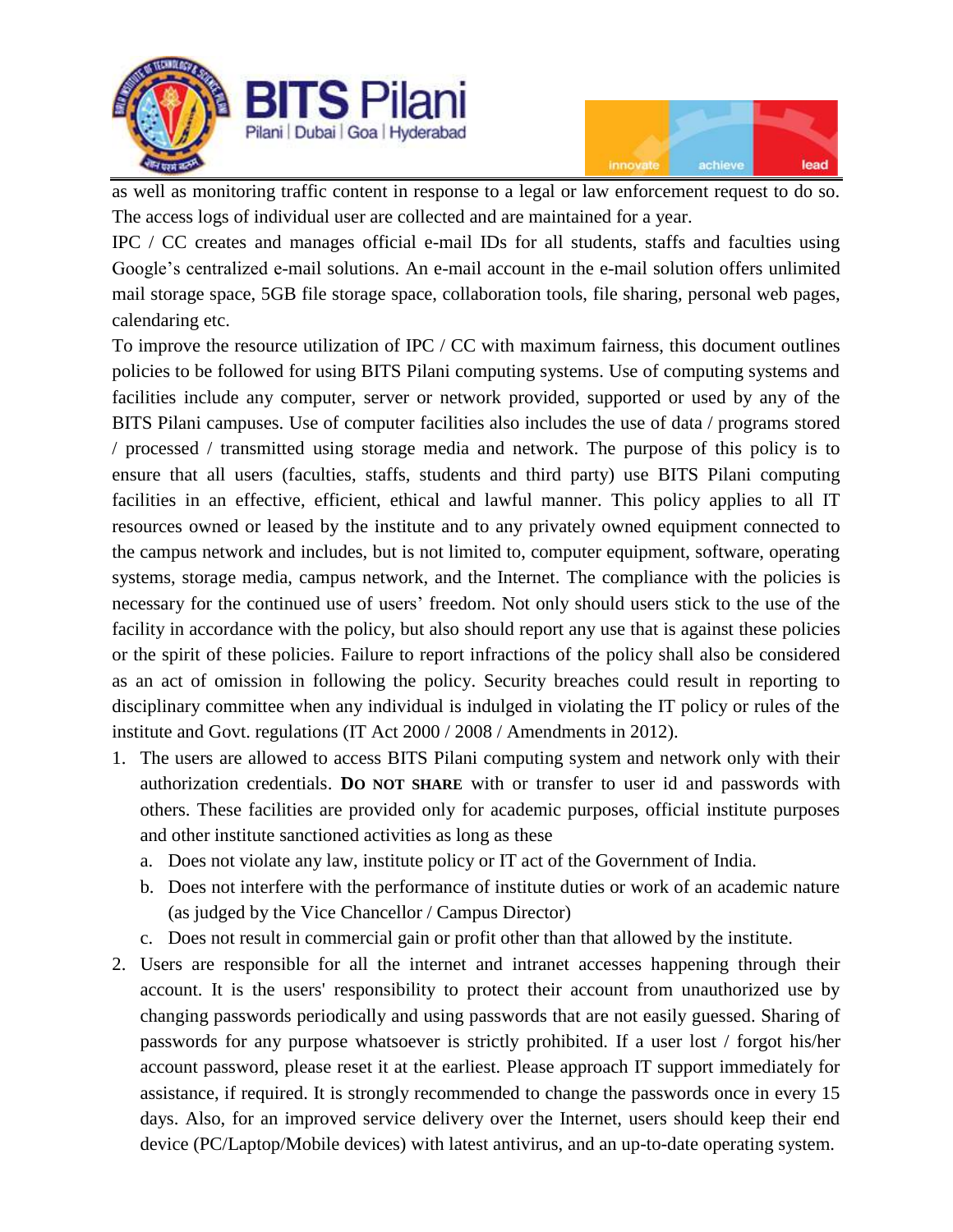



- 3. Users are responsible for the content especially the shared content in their devices when they connect it to the network. They are responsible for the content stored in the designated workspace allocated to them (example: file storage area, web-pages, stored/archived emails, on Computer Centre or Department machines). Users are responsible for protecting any information used and / or stored on their personal system(s) as well.
- 4. Users are responsible for all the network traffic generated by their computer. Physically tampering with network connections / equipment(s), connecting additional (personal) network devices like Routers and Switches or making exclusive use of network resources is STRICTLY NOT ALLOWED in hostels and academic buildings. Users are not allowed to set up his/her own Wi-Fi network which is connected to the campus backbone using routers or software like Connectify/Hotspot etc. Users are not permitted to install proxy / torrent download / games download / direct download etc. Users are not allowed to engage in any activity with intent of degrading the performance of the network.
- 5. Gaining access to BITS Pilani systems for which proper authorization has not been given or attempting to gain more system access or privileges than allocated is STRICTLY NOT ALLOWED. Users are not allowed to deprive an authorized user from accessing BITS Pilani system.
- 6. Use of network for creating, sending, storing, uploading, accessing, using, soliciting, publishing or linking offensive, obscene, profane or indecent images or material is STRICTLY NOT ALLOWED. Users are not allowed to create, send, store, upload, access, use, solicit, publish or link material likely to cause annoyance, inconvenience, distress, discrimination, sexual harassment, defamation, misrepresentation, misleading to some individuals or cultures based on gender, race, religious beliefs, disability, political conviction, sexual preferences, age or otherwise. Users are not supposed to deal with material that infringes the intellectual property (including copyright) of another person or organization. Users are not allowed to download pirated software or any suspect malware from the internet and spread the same among other users.
- 7. Users are not allowed to use email services (or mail relays or fake emailers) and other network communication facilities to harass, offend, or annoy other users of the network, including impeding their computing systems, software, or data. Users are not supposed to involve in sending emails or messages masquerading as another person or to hide the sender's identity. They are not allowed to send CHAIN letters, JUNK emails and should not involve in Spamming, Tunneling, phishing, spoofing, accessing torrents (peer to peer connections) and recreational downloads. Any communications sent by electronic means will be legally binding on the user initiating the communication. The Designated system administrators have limited capability of account management and do not have access to individual mail boxes. However as a part of an investigation of any misdemeanor, the account in question can be accessed / blocked and user can be denied access to the email facility. Such investigations /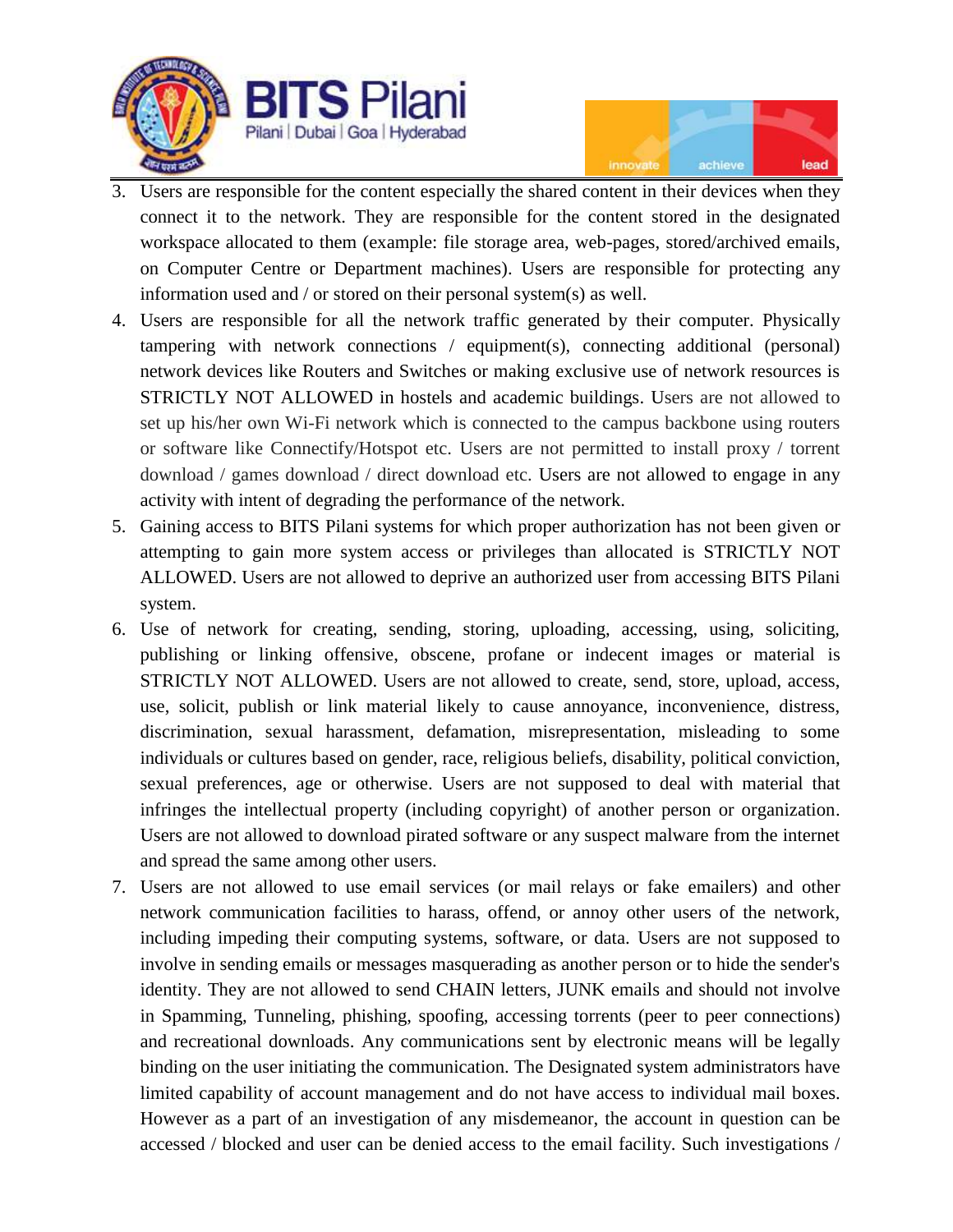



access typically require express approval from the Director in case of investigations against a faculty or a staff, or the Dean / Associate Dean of Students, in case of an investigation against a student. The email facility cannot be used for commercial gain or private profit other than that allowed by the Institute.

- 8. Users are not allowed to do security related misuse which includes attempting to bypass firewalls and access rules in place, breaking security of the systems, trying to capture passwords of other users, Damaging / Gaining access to the data of other users etc. Users are not allowed to setup servers of any kind (examples: web, mail, proxy) that are visible to the world outside BITS Pilani campuses. Users shall not download, install or run security programs or utilities that reveal security weaknesses. Users are not allowed to share information to third party which will allow circumvention of security systems by the third party.
- 9. Users are not allowed to cause physical damage to computing or networking facility or property of BITS Pilani.
- 10. Users are not allowed to install personal software for use on BITS Pilani's computer systems except the ones leased to the user. Users are not allowed to download / install unauthorized / pirated software for use on BITS Pilani's computer systems and their personal system when it is connected with BITS Pilani's network.
- 11. Users shall not make unauthorized copies of copyrighted software and documents, except as permitted by law or by the owner of the copyright. Copyrighted materials belonging to the entities other than BITS Pilani may not, subject to the allowable exemptions, be transmitted by faculties, staffs or students on BITS Pilani mail / internet system. Setting up a file sharing service (within LAN) which violates Intellectual property rights is not allowed. All users obtaining access to other companies' or individuals' materials must respect all copyrights and may not copy, retrieve, modify or forward copyrighted materials, except with permission of copyright owner or as may be permitted under the appropriate law. Each user shall observe all terms and conditions of the license agreement, under which the license to use any copyrighted work has been obtained.
- 12. BITS Pilani routinely monitors usage pattern for its internet and intranet services. The reasons for this monitoring are many, including cost analysis / allocation and management of the internet and intranet facilities etc.
- 13. Users are STRICTLY NOT ALLOWED to indulge in cyber-crime / cyber-vandalism.

IPC / CC cannot enumerate all the cases. Any activity which causes inconvenience to users, depletes the IPC / CC resources, or jeopardizes the security of the systems, amounts to unethical use. The Institute, whenever possible, gives all legitimate users the discretion to determine how to best use the computing resources and facilities within the guidelines of this policy. Users are responsible for their actions, the consequences of those actions, and the consequences of negligent inaction. As such, users whose judgment leads to activities inconsistent with the policy